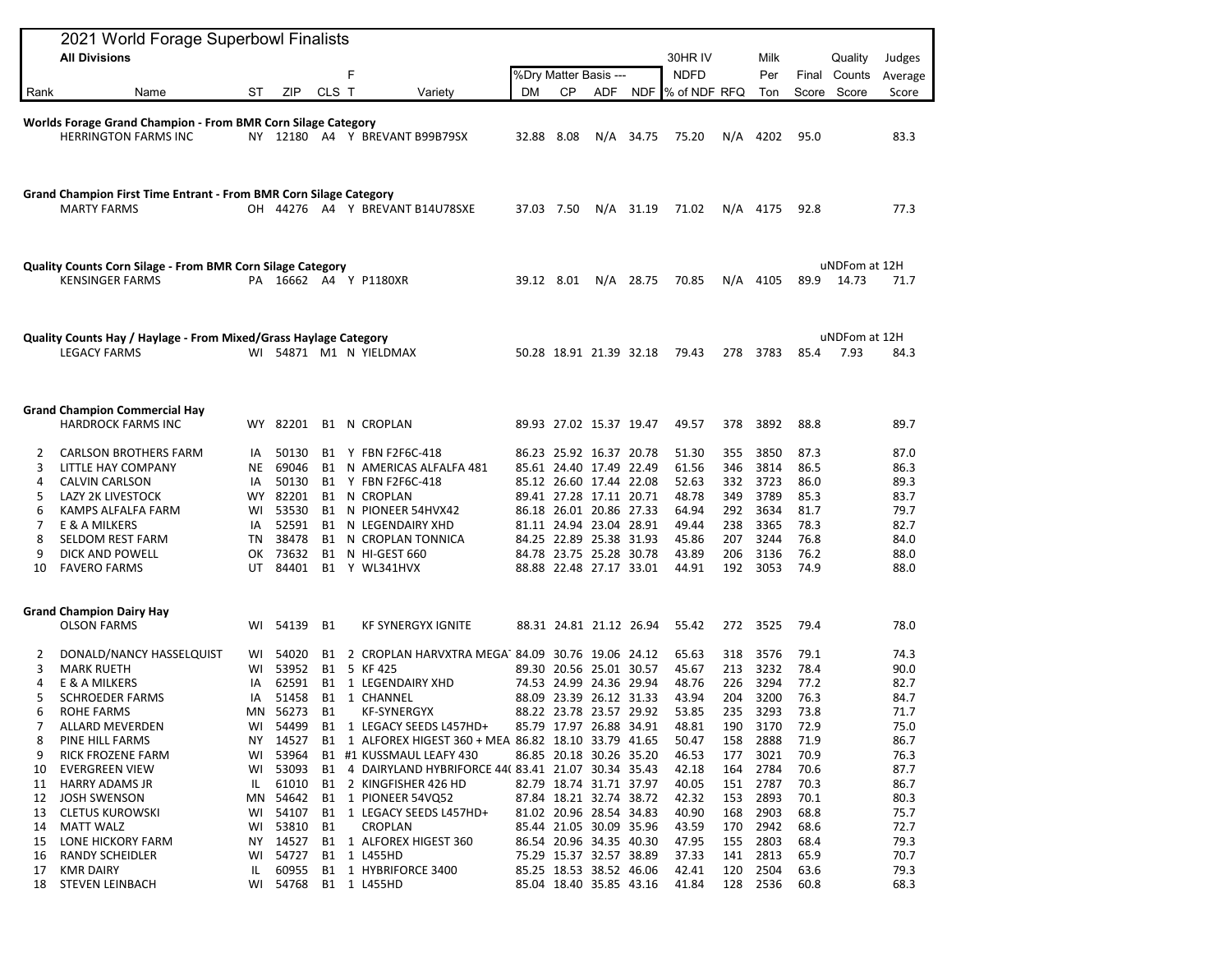| 2021 World Forage Superbowl Finalists |                                 |           |            |                |    |                                |           |                         |                   |            |              |     |      |       |         |         |
|---------------------------------------|---------------------------------|-----------|------------|----------------|----|--------------------------------|-----------|-------------------------|-------------------|------------|--------------|-----|------|-------|---------|---------|
|                                       | <b>All Divisions</b>            |           |            |                |    |                                |           |                         |                   |            | 30HR IV      |     | Milk |       | Quality | Judges  |
|                                       |                                 |           |            |                | F  |                                |           | %Dry Matter Basis ---   |                   |            | <b>NDFD</b>  |     | Per  | Final | Counts  | Average |
| Rank                                  | Name                            | ST        | <b>ZIP</b> | CLS T          |    | Variety                        | <b>DM</b> | <b>CP</b>               | <b>ADF</b>        | <b>NDF</b> | % of NDF RFQ |     | Ton  | Score | Score   | Score   |
|                                       |                                 |           |            |                |    |                                |           |                         |                   |            |              |     |      |       |         |         |
|                                       | <b>Grand Champion Grass Hay</b> |           |            |                |    |                                |           |                         |                   |            |              |     |      |       |         |         |
|                                       | <b>COZY NOOK FARM</b>           | WI        | 53188      | G1             |    | N KF PREMIUM HAY BLEND         |           | 86.92 16.66 23.05 40.42 |                   |            | 82.94        | 228 | 3983 | 90.0  |         | 89.0    |
|                                       | <b>LAZY 2K LIVESTOCK</b>        | <b>WY</b> | 82201      | G1             | N. | <b>BYRON SEEDS</b>             |           | 86.66 18.74 24.46 32.35 |                   |            | 57.76        | 200 | 3816 | 87.7  |         | 90.0    |
| 3                                     | <b>HARDROCK FARMS INC</b>       | <b>WY</b> | 82201      | G1             |    | N BARENBURG                    |           | 89.14 19.05 25.52       |                   | 33.45      | 57.27        | 192 | 3706 | 86.2  |         | 91.0    |
| 4                                     | DONALD/NANCY HASSELQUIST        | WI        | 54020      | G1             |    | N GRASS MIX                    | 87.89     |                         | 25.01 22.93       | 34.13      | 69.26        | 186 | 3649 | 84.3  |         | 87.7    |
| 5                                     | STEFAN HAY COMPANY              | <b>NY</b> | 14111      | G1             |    | N BARENBRUG                    |           | 89.46 21.38 27.14       |                   | 46.29      | 62.38        | 171 | 3329 | 81.2  |         | 94.3    |
| 6                                     | POUNDER BROS INC.               | WI        | 53115      | G1             |    | N BYRON SEEDS CUSTOM MIX       | 76.67     |                         | 20.85 27.26       | 35.33      | 66.69        | 192 | 3684 | 81.0  |         | 74.7    |
|                                       | <b>DAN BEACHY</b>               | WI        | 54107      | G1             |    | Y KORA T. FESCUE               |           | 86.78 13.90 29.42 49.57 |                   |            | 66.83        | 188 | 3469 | 80.4  |         | 84.3    |
| 8                                     | <b>MARK RUETH</b>               | WI        | 53952      | G1             |    | N ALFA PLUS                    |           | 80.14 19.46 28.21       |                   | 43.97      | 73.04        | 185 | 3437 | 80.2  |         | 85.3    |
| 9                                     | <b>SWARTZ &amp; SON FARMS</b>   | WI        | 54433      | G1             |    | N KF GRASSWORKS GRAZING        |           | 86.81 14.55 28.46       |                   | 43.06      | 67.21        | 192 | 3577 | 80.0  |         | 77.0    |
| 10                                    | <b>CAR BON FARM</b>             | WI        | 53916      | G1             | Y  | <b>BYRON SEED</b>              |           | 86.95 15.47 30.88 48.74 |                   |            | 65.54        | 174 | 3337 | 79.1  |         | 87.0    |
| 11                                    | <b>SWEET GRASS JERSEYS</b>      | WI        | 54107      | G1             |    | N KF ALFA PLUS                 |           | 83.60 15.66 30.89       |                   | 43.27      | 62.13        | 177 | 3469 | 77.3  |         | 74.0    |
| 12                                    | <b>CURTIS ROSALIUS FARMS</b>    | IL        | 60928      | G1             |    | Y PRO HARVEST MIX              | 86.13     | 16.14 30.23 53.74       |                   |            | 74.19        | 179 | 3209 | 76.8  |         | 86.0    |
| 13                                    | <b>WILSTAR HOLSTEINS</b>        | WI        | 54965      | G1             |    | N KF FORAGE PLUS               |           | 89.77 17.80 30.56 47.69 |                   |            | 61.01        | 162 | 3197 | 76.7  |         | 86.3    |
| 14                                    | <b>JASON STERR</b>              | WI        | 53050      | G1             |    | N KF ALFA PLUS                 |           | 84.96 15.52 27.90       |                   | 44.03      | 69.56        | 177 | 3308 | 76.0  |         | 78.0    |
| 15                                    | <b>WILKE R ORGANIC FARM</b>     | WI        | 54235      | G1             |    | N LAURA FESCUE/BROME/SYN 87.37 |           |                         | 15.05 32.71 52.81 |            | 62.65        | 160 | 3155 | 75.7  |         | 85.3    |
| 16                                    | <b>DANTUMA ACRES</b>            | IL        | 61072      | G1             |    | Y CLOVER/GRASS                 |           | 88.01 13.57             | 32.17             | 51.04      | 62.42        | 163 | 3110 | 75.2  |         | 86.0    |
| 17                                    | <b>REBECCA WILKE</b>            | WI        | 53818      | G1             |    | N BROME/SYNERGY IGNITE         | 87.37     |                         | 14.96 31.46       | 52.83      | 59.58        | 155 | 3083 | 74.8  |         | 86.0    |
| 18                                    | <b>GREDEN FARMS</b>             | MN        | 55910      | G1             |    | Y HSG ORCHARD GRASS            |           | 86.15 19.02 30.73       |                   | 48.19      | 69.45        | 167 | 3140 | 74.6  |         | 82.3    |
| 19                                    | <b>SCHLEEF FARMS</b>            | IL        | 60928      | G <sub>1</sub> |    | Y ORCHARD                      | 83.50     | 17.52                   | 30.36             | 51.77      | 64.20        | 162 | 3072 | 73.5  |         | 82.3    |
| 20                                    | E & A MILKERS                   | ΙA        | 52591      | G1             |    | N ORCHARD                      |           | 83.80 19.13 28.40 43.15 |                   |            | 55.18        | 160 | 3220 | 72.6  |         | 71.3    |

| <b>Grand Champion Alfalfa Haylage</b> |                          |     |       |                |  |                        |  |  |                         |  |       |     |      |      |      |
|---------------------------------------|--------------------------|-----|-------|----------------|--|------------------------|--|--|-------------------------|--|-------|-----|------|------|------|
|                                       | <b>TODD MARK</b>         | WI  | 54740 | A <sub>2</sub> |  | LEGEND 8888            |  |  | 32.14 24.78 21.81 25.75 |  | 63.21 | 306 | 3837 | 86.2 | 84.0 |
|                                       | <b>OPPORTUNITY ACRES</b> | WI  | 54139 |                |  | A2 N BYRON SYNERGY X   |  |  | 39.92 20.31 17.16 23.95 |  | 57.30 | 318 | 4008 | 89.9 | 87.3 |
|                                       | <b>CIOLKOSZ DAIRY</b>    | WI  | 54771 | A2             |  | Y L457HD+              |  |  | 33.83 26.78 27.23 30.96 |  | 58.52 | 237 | 3512 | 78.2 | 74.7 |
|                                       | MIKE REDETZKE            | WI  | 54421 | A2             |  | Y RAZOR II             |  |  | 35.72 21.44 24.35 31.50 |  | 69.35 | 258 | 3588 | 77.7 | 69.0 |
|                                       | <b>SAND CREEK DAIRY</b>  | MI  | 49058 | A2             |  | N BREVANT HIGEST BH400 |  |  | 49.68 24.17 25.76 29.92 |  | 57.87 | 237 | 3409 | 77.0 | 76.0 |
| h                                     | <b>MARSHALL WIEBE</b>    | SD. | 57353 |                |  | A? Y AIFAIFA           |  |  | 40.87 24.66 25.45 27.79 |  | 50.81 | 246 | 3499 | 76.0 | 68.0 |
|                                       | AUSTIN HAYWOOD           | MI  | 49058 | A2             |  | N BREVANT 4H300        |  |  | 42.26 23.39 28.25 32.61 |  | 58.53 | 214 | 3271 | 75.1 | 77.0 |
| 8                                     | <b>HENK FARMS</b>        | WI  | 54817 | A2             |  | Y CROPLAN MP1000       |  |  | 55.55 20.09 26.61 32.79 |  | 53.50 | 215 | 3496 | 75.1 | 65.0 |
| 9                                     | ETHAN HAYWOOD            | MI  | 49058 | A <sub>2</sub> |  | N BREVANT B4X422       |  |  | 41.79 24.63 27.18 31.65 |  | 55.88 | 214 | 3263 | 74.9 | 76.7 |
| 10.                                   | <b>BOSMA DAIRY</b>       | тх  | 76857 | A <sub>2</sub> |  | HIGHGEST 660 EFORAGE   |  |  | 40.19 26.69 26.12 28.27 |  | 54.85 | 250 | 3514 | 74.8 | 63.0 |

| <b>Grand Champion Mixed/Grass Haylage</b> |                          |           |       |      |  |                                                     |  |  |                         |  |       |     |      |      |      |
|-------------------------------------------|--------------------------|-----------|-------|------|--|-----------------------------------------------------|--|--|-------------------------|--|-------|-----|------|------|------|
|                                           | <b>OPPORTUNITY ACRES</b> | WI.       | 54139 |      |  | M1 N KF-COCKTAIL                                    |  |  | 56.37 15.50 18.15 30.75 |  | 87.04 | 337 | 4404 | 94.1 | 80.3 |
|                                           | MORNING VIEW DAIRY LLC   | WI        | 54452 |      |  | M1 N YIELD MAX                                      |  |  | 56.58 15.19 17.35 29.98 |  | 86.37 | 335 | 4247 | 88.9 | 71.3 |
|                                           | LEUER DAIRY              | WI        | 54153 |      |  | M1 N BYRON COCKTAIL                                 |  |  | 37.52 18.59 20.79 32.19 |  | 77.01 | 283 | 3949 | 86.8 | 80.0 |
| 4                                         | <b>LEGACY FARMS</b>      | WI        | 54871 |      |  | M1 N YIELDMAX                                       |  |  | 50.28 18.91 21.39 32.18 |  | 79.43 | 278 | 3783 | 85.4 | 84.3 |
|                                           | <b>FOUR CUBS FARM</b>    | WI        | 54840 |      |  | M1 Y GREEN SPIRIT                                   |  |  | 64.26 19.52 25.52 35.52 |  | 74.12 | 248 | 3763 | 80.6 | 69.3 |
| 6.                                        | MARTI FARMS              | WI        | 54489 |      |  | M1 Y GREEN SPIRIT                                   |  |  | 31.47 17.59 25.84 38.44 |  | 77.59 | 240 | 3643 | 80.4 | 75.0 |
|                                           | <b>KEYSTONE DAIRY</b>    | <b>NY</b> | 13658 | M1 Y |  |                                                     |  |  | 20.54 18.28 27.66 43.47 |  | 75.60 | 220 | 3749 | 80.2 | 68.7 |
| 8.                                        | <b>SCHWOEPPE DAIRY</b>   | IN        | 47542 |      |  | M1 Y COLDSNAP ANNUAL RYEGRA 32.80 19.90 25.72 36.12 |  |  |                         |  | 79.40 | 255 | 3678 | 80.0 | 71.7 |
| 9                                         | JENKS JERSEYS            | WI        | 54448 | M1   |  | Y GREEN SPIRIT                                      |  |  | 54.03 20.23 20.80 34.08 |  | 84.99 | 286 | 3863 | 78.2 | 56.0 |
| 10.                                       | SAND CREEK DAIRY         | MI        | 49058 |      |  | M1 N GREEN SPIRIT                                   |  |  | 39.03 19.25 33.25 47.26 |  | 84.36 | 215 | 3428 | 76.9 | 74.7 |